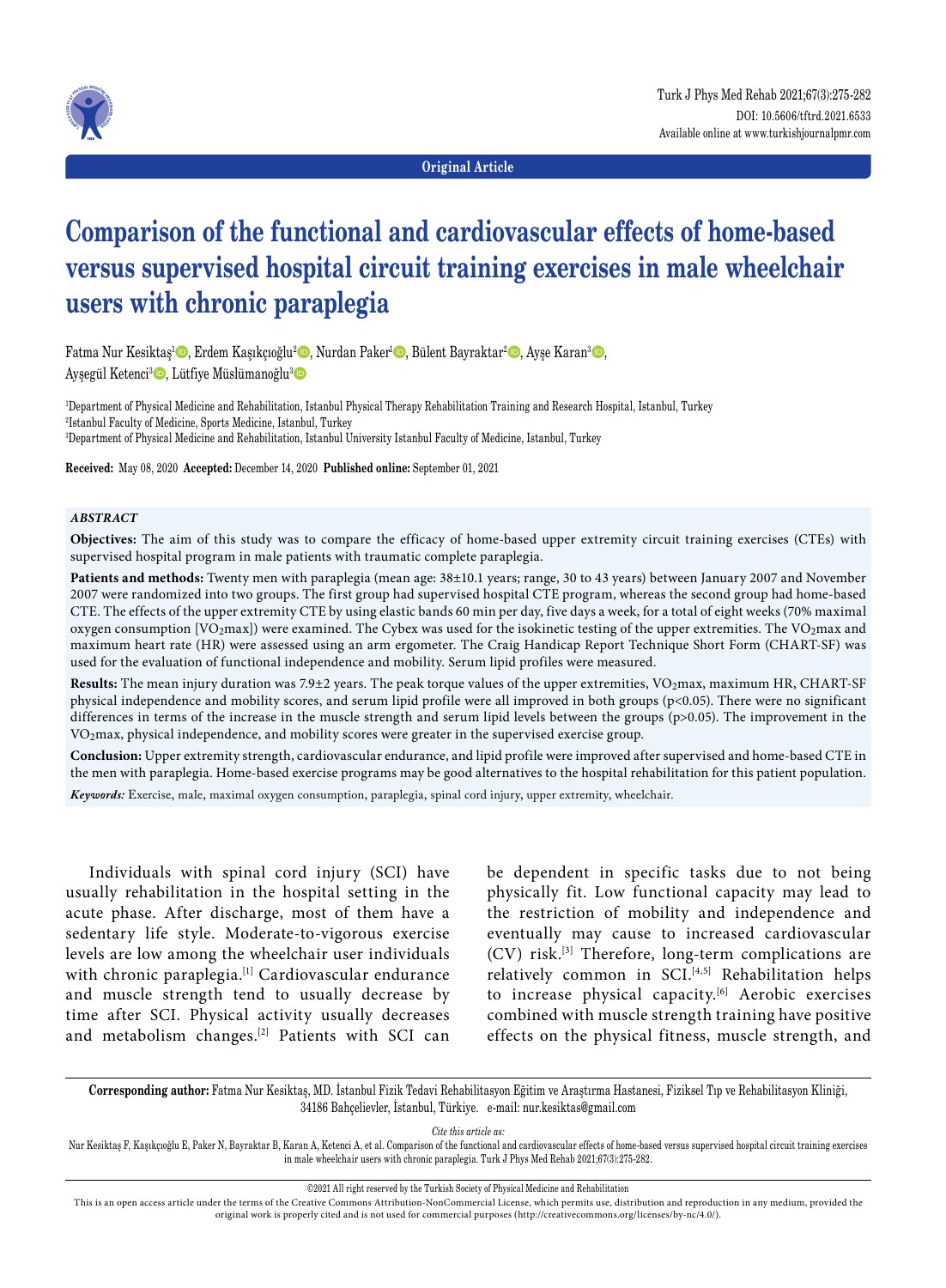functional status.[7] In particular, the upper extremity rehabilitation can protect the individual with paraplegia against the metabolic conditions over time.[8]

Circuit training exercises (CTEs) help to improve upper extremity muscle strength and endurance in SCI.<sup>[9-13]</sup> There are limited studies in SCI patients with elastic bands.[9,14] The elastic bands are used for CTE, as they are inexpensive and easy-to-use. Moreover, home-based circuit resistance training is safe and useful for the increase in muscle strength, besides the improvement in the CV endurance.<sup>[11]</sup> Home programs are economically good alternatives to the rehabilitation programs in the hospital setting. In the present study, we aimed to compare the effects of the home-based and supervised hospital CTEs on the functional status and CV endurance in male wheelchair users with chronic paraplegia.

## **PATIENTS AND METHODS**

This prospective, randomized study was conducted at Istanbul Physical Therapy Rehabilitation Training and Research Hospital, Department of Physical Medicine and Rehabilitation, between January 2007 and November 2007. A total of 68 men with paraplegia who met the study criteria were screened. Inclusion criteria were age between 18 and 55 years, having a lesion level between the 4<sup>th</sup>-12<sup>th</sup> thoracic vertebrae, having a complete injury as assessed by the American Spinal Injury Association Impairment Scale (AIS) and using a wheelchair. Patients over 55 years were not subjected for the study, due to maximal oxygen consumption  $(VO_{2max})$  decreases by aging. Only male patients were included in this study due to anatomophysiological differences and VO2max is 15 to 30% higher in men than women. The patients whose the injury level was higher than the 4th thoracic vertebrae were not subjected for the study due to the autonomic dysfunction risk. Those who did not attend to at least four exercise sessions (10%) during the study were also excluded. Finally, 20 men (mean age: 38±10.1 years; range, 30 to 43 years) with complete chronic traumatic SCI according to sample size estimation and budget of trial among 68 eligible SCI were included. The CONSORT diagram of the study is shown in Figure 1. A written informed consent was obtained from the study. The study protocol was approved by the Ethics Committee of Istanbul University, Istanbul Faculty of Medicine (No: 2005/847). The study was conducted in accordance with the principles of the Declaration of Helsinki.

Neurological status was determined according to the AIS. On physical examination, there was no



**Figure 1.** CONSORT diagram of the study. SCI: Spinal cord injury.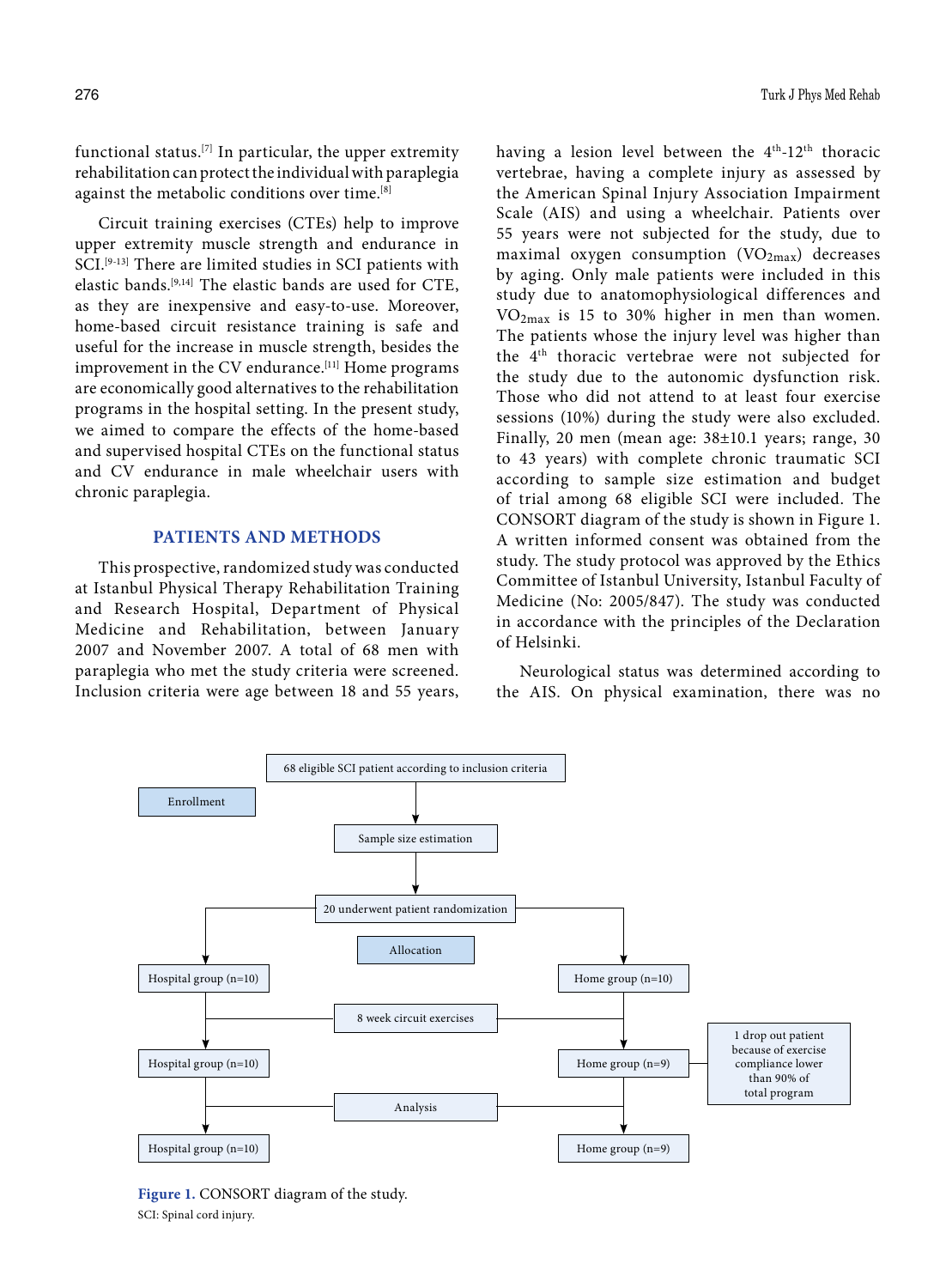restriction in the shoulder range of motion. All patients had cardiac examination before doing exercises. Blood samples for lipids were obtained at baseline and after end of the treatment.

All patients were randomized into two groups with a computer program GraphPad-Quickcalcs (GraphPad Software, San Diego, CA, USA) in which designed for one-day workshop at baseline. The first group had supervised CTE in the hospital setting under the control of the same physician. The second group had a home-based CTE program. A special booklet including a general information about the disease was given to all patients. All patients in the home group had a three-day training program in the hospital at baseline. Printed documents containing CTEs were given to the home group and they were followed strictly by the weekly phone calls. All patients were evaluated at baseline and at the end of eight weeks.

# **Circuit training exercise**

The CTE program was consisted of upper extremity stretching and strengthening with elastic bands (Rehband Anatomiska AB, Sollentuna, Sweden). Green and blue elastic bands were used for medium and heavy resistance, respectively. Every exercise session was continued for 1 h. Supervised and home CTEs were five days a week for eight-week. Shoulder external and internal rotators, adductors, abductors, flexors, and latissimus dorsi as shoulder girdle depressor muscles were included in strengthening program. Pectoralis major, shoulder internal rotators, and biceps muscles were included in the stretching program. The wheelchair CTE program was built with 70% of heart rate (HR) in  $VO<sub>2max</sub>$ , F1/ F2 Polar Heart Rate Monitor (Polar Electro Oy, Kempele, Finland), and HR monitors were given to both groups. All patients had medium-pressure surgical stockings (12-20 mmHg Mediven® Varicose Stockings, NC, USA) during the exercise program to prevent peripheral ponding. The measurements were done at baseline and at the end of eight weeks.

## **Measurement tools**

### *Isokinetic measurement*

Both bilateral shoulder and elbow flexion and extension peak torque values were measured using the Cybex-Humac Norm isokinetic dynamometer (Lumex, Ronkonkoma, NY, USA). Lower parts of the body were stabilized by velcro straps and the shoulder was positioned at 45° abduction. Three trials were performed at four-speed levels. The Cybex manual tests were measured at 60º/sec in supine position.

## *Exercise stress test*

The Medisoft Stress electrocardiography test (MediSoft S.A. Dinant, Belgium) equipment was used to evaluate the heart functions. For measuring the CV load, a multi-step exercise test protocol was performed with an arm ergometer (917,900 M; Lode BV, Groningen, Netherlands). The exercise test protocol continued until the patient became exhausted with an arm ergometer 6 min in a wheelchair, followed by rest period, resistant (0W) period of 2 min warming, then the load was increased by 10 W every 2 min. Metabolic measurement test was made using the Cortex Metalyzer® 3D ergospirometry at the same time during the stress test. The VO<sub>2max</sub> was measured using the breath-by-breath method zirconium oxide, carbon monoxide in expiratory air was measured by an infrared analyzer using the 2900/C Sensor Medics (Sensor Medics Vmax29 system, CA, USA) and was performed with the help of a metabolic gas measurement device.

# *Craig Handicap Assessment and Reporting Technique Short Form (CHART-SF)*

The CHART-SF is used to evaluate disabilityrelated physical and cognitive impairments.[15,16] It is an easy test which can be completed by face-to-face interviews or as a self-administered test. It has six domains, as physical independence, cognitive independence, mobility, occupation, social integration, and economic self-sufficiency. The highest domain score is 100. Higher scores indicate that the individual does specific tasks better.

### **Statistical analysis**

Statistical analysis was performed using the SPSS version 10.0 software (SPSS Inc., Chicago, IL, USA). Sample size was calculated taking into account results of means and standard deviations (SDs) of pre- and post-treatment maximum HR values as described previously.<sup>[17]</sup> Minimum sample size was estimated as nine (two-sided,  $\alpha=0.05$ ,  $1-\beta=0.8$ ). Continuous data were presented in mean ± SD and median (interquartile range [IQR]), while categorical data were presented in number and frequency. Group differences were compared using the Mann-Whitney U test. The Wilcoxon test was used in the analysis of quantitative dependent data. The Fisher's exact test was used to compare qualitative data. A *p* value of <0.05 was considered statistically significant.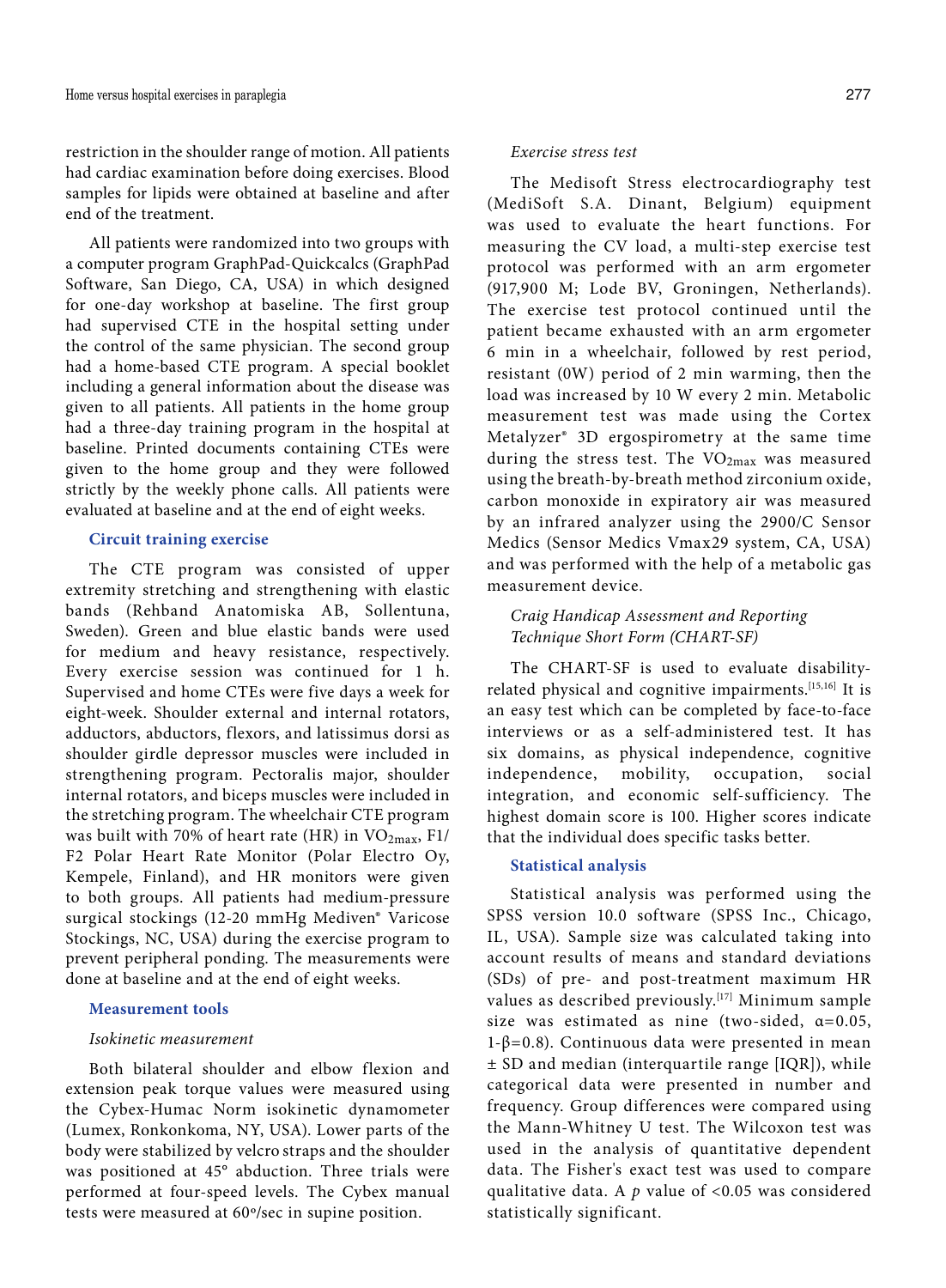| <b>TABLE 1</b><br>Demographic and clinical characteristics of patients          |                         |      |        |            |                |                     |        |           |                        |  |
|---------------------------------------------------------------------------------|-------------------------|------|--------|------------|----------------|---------------------|--------|-----------|------------------------|--|
|                                                                                 | Hospital group $(n=10)$ |      |        |            |                | Home group $(n=10)$ |        |           |                        |  |
|                                                                                 | $\mathbf n$             | $\%$ | Median | <b>IQR</b> | $\mathbf n$    | $\%$                | Median | IQR       | $\mathcal{P}$          |  |
| Age (year)                                                                      |                         |      | 35     | $30 - 43$  |                |                     | 36     | $32 - 41$ | $U=34$ ; $p=0.223$     |  |
| SCI duration (year)                                                             |                         |      | 8      | $7-9.2$    |                |                     | 7.8    | $7 - 9.3$ | $U=49.5$ ; $p=0.968$   |  |
| Height (cm)                                                                     |                         |      | 170    | 1.65-180   |                |                     | 175    | 169-181   | $U=35$ ; $p=0.250$     |  |
| Weight (kg)                                                                     |                         |      | 70     | 68-80      |                |                     | 68.5   | 66.5-81   | $U=45$ ; $p=0.729$     |  |
| Married                                                                         | 5                       | 50   |        |            | 5              | 50                  |        |           | $\chi^2=0$ ; p=1       |  |
| Levels T4-6                                                                     | 3                       | 30   |        |            | $\overline{2}$ | 20                  |        |           | $\chi^2$ =0.2; p=0.905 |  |
| $T7-9$                                                                          | 3                       | 30   |        |            | 4              | 40                  |        |           |                        |  |
| T <sub>10</sub> -12                                                             | 4                       | 40   |        |            | 4              | 40                  |        |           |                        |  |
| IQR: Interquartile range; U: Mann-Whitney U test; $\chi^2$ : Fisher exact test. |                         |      |        |            |                |                     |        |           |                        |  |

# **RESULTS**

The mean injury duration was 7.9±2 (range, 7 to 9.3) years. Demographic and clinical characteristics of the patients are shown in Table 1. Bilateral shoulder flexion and extension and elbow flexion and extension peak torque showed a statistically significant increase in both groups ( $p$ <0.05). There were no statistically significantly differences in terms of the changes in the muscle test results between the groups (Table 2).

The VO2max and HR were improved statistically significantly in both groups (Table 3) ( $p<0.05$ ). However, the increase in  $VO_{2max}$  was statistically significantly higher in the supervised CTE group than the home-based CTE group (p<0.05).

The functional independence and mobility scores of the CHART-SF were improved significantly in the supervised CTE group (p<0.05), while the improvement in the home CTE group was not statistically significant

| <b>TABLE 2</b><br>Differences in shoulder and elbow flexor and extensor peak torque values at the end of treatment |                                                                     |                |                 |            |              |           |               |           |                      |  |
|--------------------------------------------------------------------------------------------------------------------|---------------------------------------------------------------------|----------------|-----------------|------------|--------------|-----------|---------------|-----------|----------------------|--|
|                                                                                                                    |                                                                     | Hospital group |                 | Home group |              |           |               |           |                      |  |
|                                                                                                                    | Baseline                                                            |                | End             |            | Baseline     |           | End           |           | Between groups       |  |
| Peak torque (Nm)                                                                                                   | Median                                                              | IOR            | Median          | IQR        | Median       | IQR       | Median        | IQR       | $\mathcal{P}$        |  |
| Right shoulder extension                                                                                           | 65                                                                  | 58-71          |                 | 69.5 60-72 | 65.5         | 57-71     | 71            | 59-72     | $U=44$ ; $p=0.935$   |  |
|                                                                                                                    | $z=-2.103$                                                          |                | $*_{p=0.035}$   |            | $z = -2.380$ |           | $*_{p=0.017}$ |           |                      |  |
| Left shoulder extension                                                                                            | 62.5                                                                | 60-70          | 72              | 64-78      | 61           | $55 - 69$ | 71            | 64-77     | $U=33$ ; $p=0.326$   |  |
|                                                                                                                    | $z=-2.553$                                                          |                | $_{\rm p=0.01}$ |            | $z = -2.442$ |           | $*_{p=0.015}$ |           |                      |  |
| Right shoulder flexion                                                                                             | 49                                                                  | $46 - 59$      | 52              | 49-59      | 48           | $45 - 60$ | 54            | $50 - 61$ | $U=32$ ; $p=0.283$   |  |
|                                                                                                                    | $z=-1.951$                                                          |                | $p=0.05$        |            | $z=-2.371$   |           | $*_{p=0.018}$ |           |                      |  |
| Left shoulder flexion                                                                                              | 47                                                                  | 44-58          | 52              | 49-59      | 46           | $43 - 58$ | 52            | 49-58     | $U=43.5$ ; $p=0.902$ |  |
|                                                                                                                    | $z = -2.677$                                                        |                | $*_{p=0.007}$   |            | $z=-2.379;$  |           | * $p=0.017$   |           |                      |  |
| Right elbow extension                                                                                              | 42                                                                  | $39-49$        | 50              | $43 - 58$  | 44           | $40 - 49$ | 52            | $45 - 57$ | $U=42.0; p=0.806$    |  |
|                                                                                                                    | $z = -2.666$                                                        |                | $\ast p=0.008$  |            | $z = -2.66$  |           | $*_{p=0.008}$ |           |                      |  |
| Left elbow extension                                                                                               | 40                                                                  | $37 - 46$      | 50              | $43 - 57$  | 43           | $39 - 48$ | 51            | 44-57     | $U=34.5$ ; $p=0.390$ |  |
|                                                                                                                    | $z=-2.807$                                                          |                | $*_{p=0.005}$   |            | $z = -2.52$  |           | * $p=0.012$   |           |                      |  |
| Right elbow flexion                                                                                                | 37                                                                  | $34 - 41$      | 42              | $38 - 48$  | 37           | $33 - 42$ | 43            | $38 - 49$ | $U=37.0; p=0.511$    |  |
|                                                                                                                    | $z=-2.677$                                                          |                | * $p=0.007$     |            | $z=-2.37$    |           | $*_{p=0.018}$ |           |                      |  |
| Left elbow flexion                                                                                                 | 37                                                                  | $35 - 41$      | 41              | $37 - 48$  | 38           | $34 - 42$ | 46            | $41 - 52$ | $U=24.5$ ; $p=0.091$ |  |
|                                                                                                                    | $_{\text{p}=0.011}$<br>$z = -2.556$<br>$z = -2.66$<br>$*_{p=0.008}$ |                |                 |            |              |           |               |           |                      |  |
| IQR: Interquartile range; z: Wilcoxon signed-rank test; U: Mann-Whitney U test; * p<0.05.                          |                                                                     |                |                 |            |              |           |               |           |                      |  |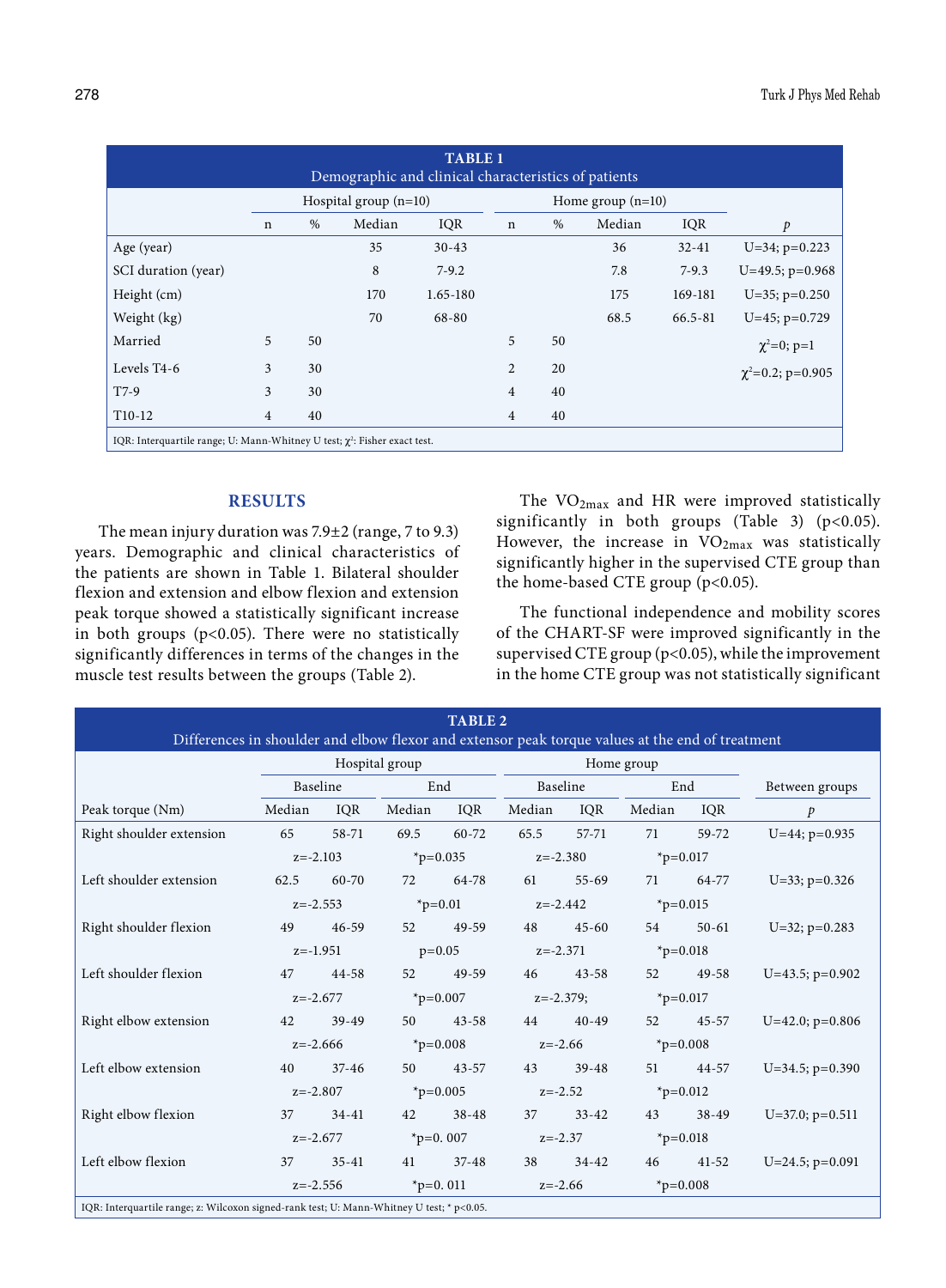| <b>TABLE 3</b><br>Differences in $VO2max$ and maximum heart rate at the end of treatment                   |           |         |                     |           |           |         |               |         |                      |
|------------------------------------------------------------------------------------------------------------|-----------|---------|---------------------|-----------|-----------|---------|---------------|---------|----------------------|
| Hospital group<br>Home group                                                                               |           |         |                     |           |           |         |               |         |                      |
|                                                                                                            | Baseline  |         | End                 |           | Baseline  |         | End           |         | Between groups       |
|                                                                                                            | Median    | IQR     | Median              | IQR       | Median    | IQR     | Median        | IQR     | p                    |
| VO <sub>2</sub> max (mL/kg/min)                                                                            | 16.5      | $15-19$ | 24                  | $21 - 27$ | 15.5      | 14-17.5 | 19            | $17-22$ | $U=14.5$ ; **p=0.012 |
|                                                                                                            | $z=2.814$ |         | $*_{p=0.005}$       |           | $z=2.499$ |         | $*_{p=0.012}$ |         |                      |
| Max HR (beat/min)                                                                                          | 173       | 164-185 | 150.5               | 145-163   | 167       | 162-180 | 145           | 140-152 | $U=30$ ; $p=0.220$   |
|                                                                                                            | $z=2.807$ |         | $_{\text{p}=0.005}$ |           | $z=2.192$ |         | $*_{p=0.028}$ |         |                      |
| IQR: Interquartile range; z: Wilcoxon signed-rank test; U: Mann-Whitney U test; * $p<0.05$ ; ** $p<0.05$ . |           |         |                     |           |           |         |               |         |                      |

| <b>TABLE 4</b><br>Differences in CHART-SF at the end of treatment                                                                                                                  |            |                      |                     |           |           |            |          |           |                      |  |
|------------------------------------------------------------------------------------------------------------------------------------------------------------------------------------|------------|----------------------|---------------------|-----------|-----------|------------|----------|-----------|----------------------|--|
|                                                                                                                                                                                    |            |                      | Hospital group      |           |           | Home group |          |           |                      |  |
|                                                                                                                                                                                    | Baseline   |                      | End                 |           | Baseline  |            | End      |           | Between groups       |  |
| <b>CHART SF domains</b>                                                                                                                                                            | Median     | IQR                  | Median              | IQR       | Median    | IQR        | Median   | IQR       | $\mathcal{P}$        |  |
| Independence                                                                                                                                                                       | 47         | $40 - 58$            | 57                  | $50 - 67$ | 64        | 54-73      | 67       | $59 - 76$ | $U=20.5$ ; **p=0.039 |  |
|                                                                                                                                                                                    | $z=2.53$   |                      | $*_{p=0.011}$       |           | $z=1.84$  |            | $p=0.06$ |           |                      |  |
| Function in society                                                                                                                                                                | 47         | $37 - 58$            | 51                  | $44 - 60$ | 51        | $42 - 58$  | 54       | $43 - 61$ | U=38; $p=0.545$      |  |
|                                                                                                                                                                                    | $z=2.232$  |                      | $_{\text{p}=0.026}$ |           | $z=1.84$  |            | $p=0.06$ |           |                      |  |
| Mobility                                                                                                                                                                           | 46         | $38 - 54$            | 54                  | $44 - 63$ | 56        | $47-63$    | 58       | $50 - 66$ | $U=16$ ; **p=0.016   |  |
|                                                                                                                                                                                    | $z = 2.03$ |                      | $*_{p=0.04}$        |           | $z=1.84$  |            | $p=0.06$ |           |                      |  |
| Ability to work                                                                                                                                                                    | 33         | $23 - 44$            | 36                  | $23 - 48$ | 40        | $31 - 48$  | 42       | $31 - 49$ | $U=34$ ; $p=0.337$   |  |
|                                                                                                                                                                                    | $z=2.242$  |                      | * $p=0.025$         |           | $z=1.604$ |            | $p=1.09$ |           |                      |  |
| Socialize                                                                                                                                                                          | 77         | $70 - 85$            | 79                  | $70 - 86$ | 83        | 79-89      | 83       | 79-89     | $U=36$ ; $p=0.168$   |  |
|                                                                                                                                                                                    |            | $z=1.34$<br>$p=0.18$ |                     |           |           | $z=0.00$   |          |           |                      |  |
| CHART-SF: Craig Handicap Assessment and Reporting Technique Short Form; IQR: Interquartile range; z: Wilcoxon signed-rank test; U: Mann-Whitney U test; * p<0.05;<br>** $p<0.05$ . |            |                      |                     |           |           |            |          |           |                      |  |

| <b>TABLE 5</b><br>Differences in serum lipid profile at the end of treatment |                |            |               |            |            |            |               |            |                      |
|------------------------------------------------------------------------------|----------------|------------|---------------|------------|------------|------------|---------------|------------|----------------------|
|                                                                              | Hospital group |            |               |            |            | Home group |               |            |                      |
|                                                                              |                | Baseline   |               | End        | Baseline   |            | End           |            | Between groups       |
| Lipids $(mg/dL)$                                                             | Median         | IOR        | Median        | IOR        | Median     | IQR        | Median        | IOR        | p                    |
| Total cholesterol                                                            | 178            | 160-218    | 144           | 138-168    | 204        | 175-230    | 169           | 150-178    | $U=44$ ; $p=0.935$   |
|                                                                              | $z = 2.497$    |            | $*_{p=0.013}$ |            | $z=2.192$  |            | $*_{p=0.028}$ |            |                      |
| Triglyceride                                                                 | 105            | $95 - 155$ | 100           | $92 - 150$ | 101        | 95-150     | 100           | $92 - 150$ | $U=41$ ; $p=0.744$   |
|                                                                              | $z=1.122$      |            | $p=0.262$     |            | $z=1.140$  |            | $p=0.889$     |            |                      |
| $HDL-C$                                                                      | 22             | $20 - 25$  | 27            | $24 - 31$  | 25         | $20 - 30$  | 30            | $25 - 40$  | $U=33.5$ ; $p=0.462$ |
|                                                                              | $z=-2.803$     |            | * $p=0.005$   |            | $z=-2.386$ |            | $*_{p=0.017}$ |            |                      |
| $LDL-C$                                                                      | 122            | 110-155    | 107           | 95-130     | 134        | 124-154    | 114           | 100-128    | $U=36$ ; $p=0.462$   |
|                                                                              | $z=1.580$      |            | $p=0.114$     |            | $z=1.481$  |            | $p=0.139$     |            |                      |

IQR: Interquartile range; HDL-C: High-density lipoprotein cholesterol; LDL-C: Low-density lipoprotein cholesterol; z: Wilcoxon signed-rank test; U: Mann-Whitney U test; \* p<0.05; \*\* p<0.05.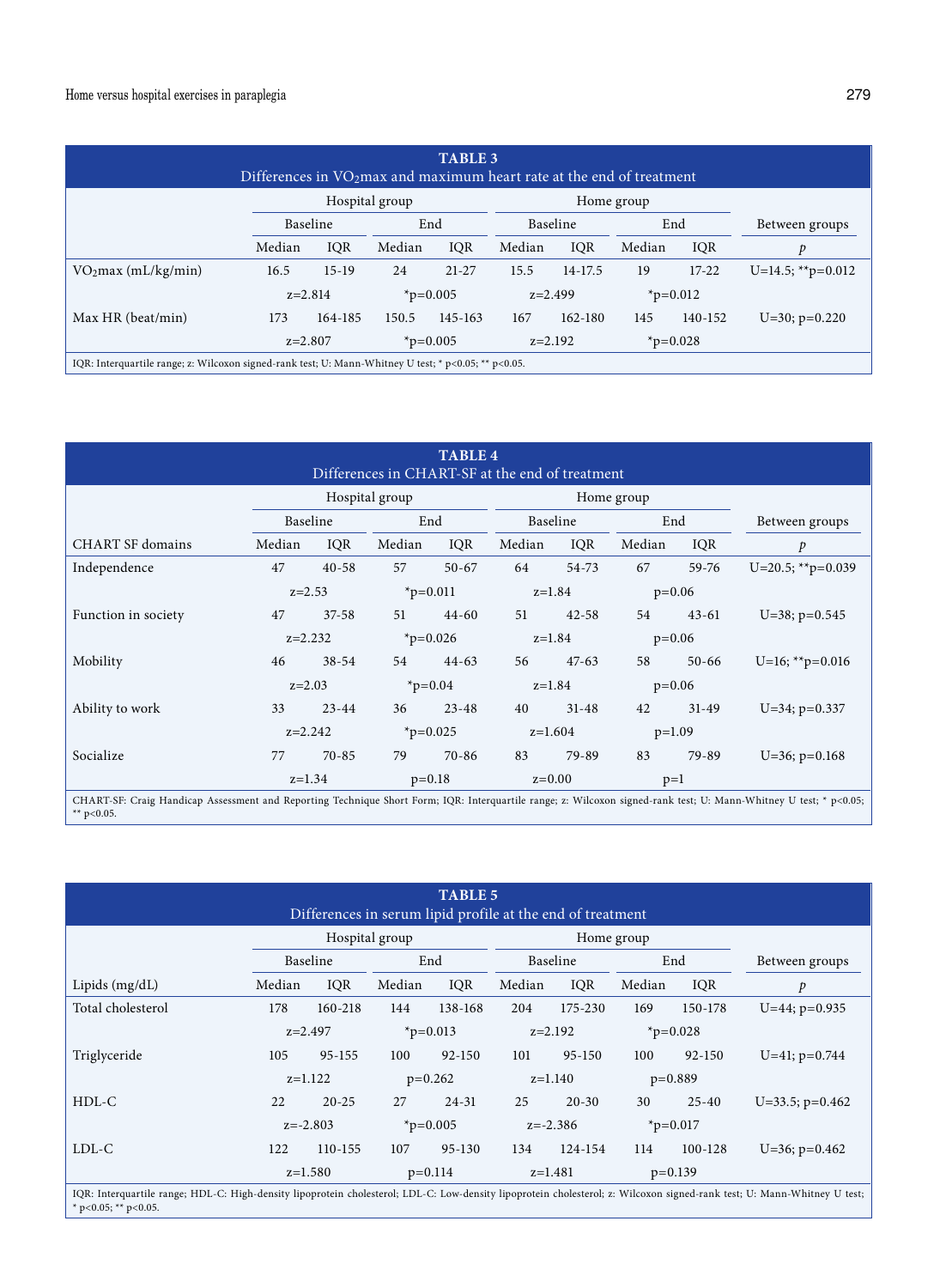(p>0.05) (Table 4). Total cholesterol levels decreased statistically significantly after CTE in both groups. In addition, high-density lipoprotein cholesterol (HDL-C) levels statistically significantly increased in both groups (Table 5).

There was no adverse event in any of the patients during the study. Drop-out rate was 1 (10%) in the home-based CTE group who reported that he did not attend to at least four sessions (10%) of the eightweek exercise program. The other patients in the home-based CTE group reported average two missed exercise sessions due to forgetting to do exercises (n=8), family problems (n=5), health problems (n=3), upper respiratory tract infection (n=3), or other reasons (n=13). On the other hand, hospital-based CTE group participated in all the exercise sessions.

## **DISCUSSION**

In this study, upper extremity muscle strength,  $VO<sub>2max</sub>$ , and maximum HR improved significantly in the groups after eight-week CTE program with elastic bands in males wheelchair users with paraplegia. Shoulder and elbow flexor-extensor peak torque values were improved significantly after CTE in both groups. There were no significant differences between the groups in terms of shoulder and elbow flexor-extensor peak torque. Yim et al.<sup>[17]</sup> reported that there was a significant increase in the shoulder flexor peak torque values after five-week arm ergometer exercises in SCI patients. Moreover, no significant increase was reported in terms of the peak torque of the shoulder extensors, elbow extensors and flexors in the same study. A significant increase in the shoulder muscle strength was reported after an eight-week resistance training in a previous study.<sup>[18]</sup> Inconsistent findings may result from the considerably different exercise designs that were used in studies. The CTE may help to increase upper extremity strength in patients with paraplegia.<sup>[9-13]</sup> Yildirim et al.<sup>[13]</sup> reported that upper extremity strengthening exercises using mechanical exercise stations combined with the conventional rehabilitation were useful in terms of increasing the strength and improving the physical disability as measured by the Functional Independence Measure in the persons with paraplegia.<sup>[13]</sup>

One of the main findings of the current study is the improvement in the CV endurance in both groups. The increase in the  $VO<sub>2max</sub>$  was statistically higher in the supervised CTE group. The increase in  $VO<sub>2max</sub>$  values were 44% and 28% for the supervised and home CTE groups, respectively. The increase

in the  $VO_{2max}$  was reported between 7 and 99% in previous studies.[2,7-9,17-22] These wide differences are thought to be related to the heterogeneous patient populations. Working with elastic bands at home may help to improve both of the exercise capacity and the burn out time in SCI.<sup>[14]</sup> Our findings are consistent with the previous studies. Yim et al.<sup>[17]</sup> concluded that a wheelchair ergometer training for five weeks might help to decrease peak HR and blood pressure, besides the improvement in the strength of shoulder flexors in the patients with paraplegia.

Nash et al.<sup>[9]</sup> reported that the circuit resistance training with elastic bands was as useful as the exercises on a multi-station isoinertial exercise station in terms of acute metabolic and chronotropic effects in patients with complete paraplegia. Keyser et al.<sup>[14]</sup> reported that 12-week home program consisting of wheelchair propulsion such as exercises with elastic bands might help to improve cardiorespiratory endurance in the wheelchair users due to SCI or other disabilities. In a previous study, a significant increase in CV endurance was reported in which CTE was performed by using circuit hydraulic resistance exercises, three times a week for nine weeks in patients with paraplegia.<sup>[22]</sup>

In this study, there was a statistically significant increase in the HDL-C and a decrease in the total cholesterol levels after CTE in both groups. Furthermore, there was no significant difference in terms of these values between the groups. El Sayed and Younesian<sup>[8]</sup> reported a statistically significant increase in HDL-C, but not in total cholesterol after exercises with an arm ergometer. They found that the minimum density was 70% for the benefits of exercise in terms of blood lipid levels. The results of this study are consistent to our study findings. In our study, the intensity of exercise was set as 70% of HR. Previous studies reported that exercise had a positive effect on lipid profile.<sup>[23,24]</sup>

In the present study, significant improvements were observed in terms of the physical independence and mobility domains as measured by CHART-SF in the supervised hospital CTE group; however, the improvements in the functional independence and mobility were not significant in the home-based CTE group. The increase in  $VO<sub>2max</sub>$  and shoulder peak torque might be the factors related to the improvement in functional independence. Arm crank exercises provided no positive effect on functional status as measured by CHART-SF in the patients with paraplegia according to a previous study.<sup>[6]</sup> Exercises may help to increase independence in SCI. $[7,25,26]$  Physical activity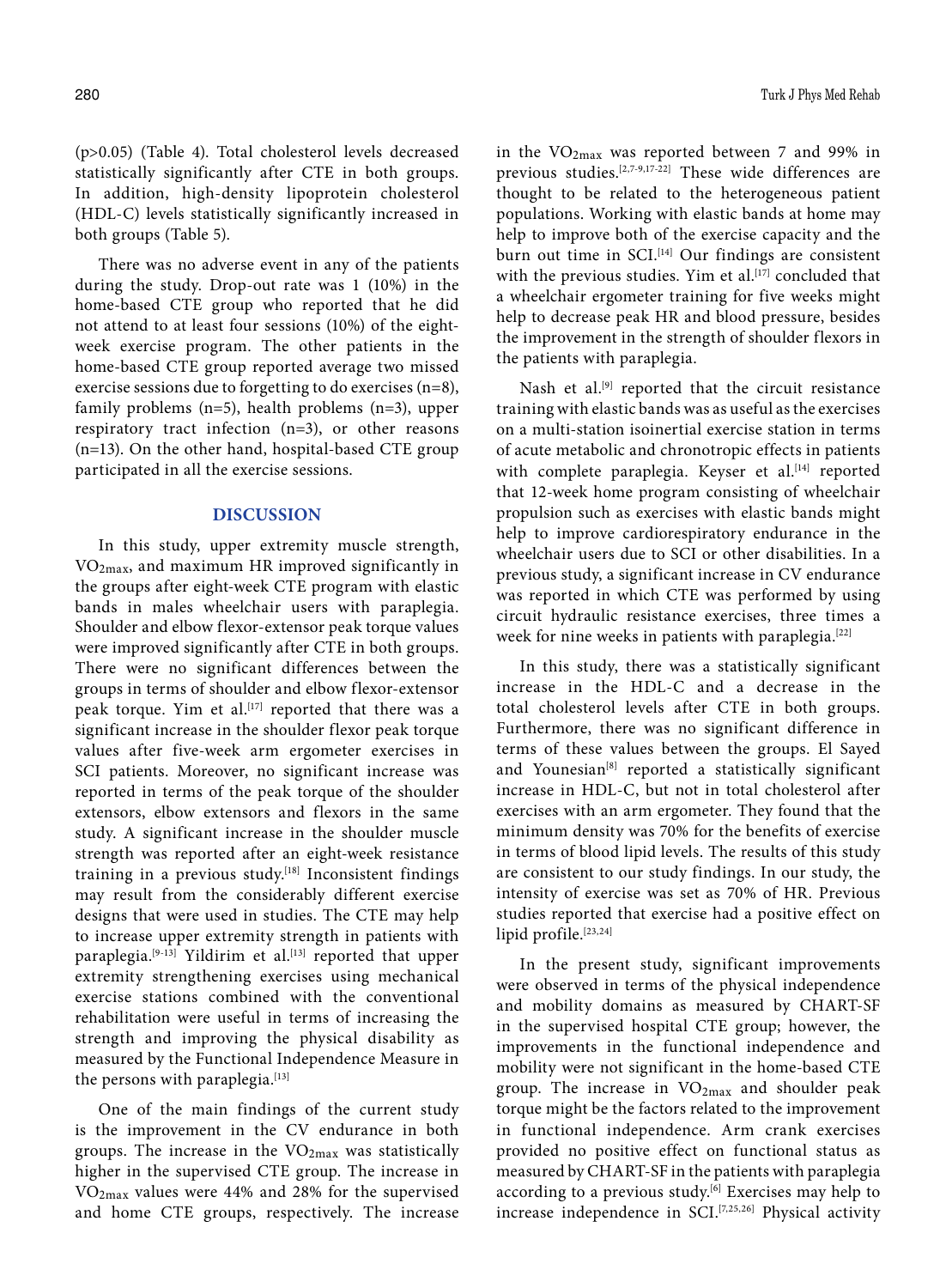appears to have an important influence on social relationships, functional independence, psychological factors, and physical aspects, which can enhance quality of life and independence in the performance of daily activities.<sup>[26]</sup>

In our study, the dropout rate was 10% in the home CTE group. These results are in parallel with that of the previous studies.[17,21] The reason for the low dropout rate in our study might be related to strict follow-up by regular phone calls. In general, upper extremity exercises are well tolerated by the patients with SCI.<sup>[8,17-20]</sup>

This study has some limitations. One of the limitations of our study is the relatively small sample size. The second one is that the study included only male patients with paraplegia and, therefore, the results cannot be generalized to all patients with SCI.

In conclusion, upper extremity strength, CV endurance, and blood lipid profile were all improved significantly after an eight-week CTE in male patients with paraplegia. There was a significant increase in the physical independence and mobility only in the supervised exercise group. Based on these results, home-based programs may be good alternatives to the hospital rehabilitation which is associated with high cost burden and transportation issues.

#### **Declaration of conflicting interests**

The authors declared no conflicts of interest with respect to the authorship and/or publication of this article.

## **Funding**

This study was funded by Istanbul University with the project number T 640/17032005.

## **REFERENCES**

- 1. Ferri-Caruana A, Millán-González L, García-Massó X, Pérez-Nombela S, Pellicer-Chenoll M, Serra-Añó P. Accelerometer assessment of physical activity in individuals with paraplegia who do and do not participate in physical exercise. J Spinal Cord Med 2020;43:234-40.
- 2. Grange CC, Bougenot MP, Groslambert A, Tordi N, Rouillon JD. Perceived exertion and rehabilitation with wheelchair ergometer: Comparison between patients with spinal cord injury and healthy subjects. Spinal Cord 2002;40:513-8.
- 3. Haisma JA, Bussmann JB, Stam HJ, Sluis TA, Bergen MP, Dallmeijer AJ, et al. Changes in physical capacity during and after inpatient rehabilitation in subjects with a spinal cord injury. Arch Phys Med Rehabil 2006;87:741-8.
- 4. Sipski ML, Richards JS. Spinal cord injury rehabilitation: State of the science. Am J Phys Med Rehabil 2006;85:310-42.
- 5. Chiodo AE, Scelza WM, Kirshblum SC, Wuermser LA, Ho CH, Priebe MM. Spinal cord injury medicine. 5. Long-term medical issues and health maintenance. Arch Phys Med Rehabil 2007;88(3 Suppl 1):S76-83.
- 6. Akkurt H, Karapolat HU, Kirazli Y, Kose T. The effects of upper extremity aerobic exercise in patients with spinal cord injury: A randomized controlled study. Eur J Phys Rehabil Med 2017;53:219-27.
- 7. Bochkezanian V, Raymond J, de Oliveira CQ, Davis GM. Can combined aerobic and muscle strength training improve aerobic fitness, muscle strength, function and quality of life in people with spinal cord injury? A systematic review. Spinal Cord 2015;53:418-31.
- 8. El-Sayed MS, Younesian A. Lipid profiles are influenced by arm cranking exercise and training in individuals with spinal cord injury. Spinal Cord 2005;43:299-305.
- 9. Nash MS, Jacobs PL, Woods JM, Clark JE, Pray TA, Pumarejo AE. A comparison of 2 circuit exercise training techniques for eliciting matched metabolic responses in persons with paraplegia. Arch Phys Med Rehabil 2002;83:201-9.
- 10. Jacobs PL, Nash MS, Rusinowski JW. Circuit training provides cardiorespiratory and strength benefits in persons with paraplegia. Med Sci Sports Exerc 2001;33:711-7.
- 11. Sasso E, Backus D. Home-based circuit resistance training to overcome barriers to exercise for people with spinal cord injury: A case study. J Neurol Phys Ther 2013;37:65-71.
- 12. Nash MS, van de Ven I, van Elk N, Johnson BM. Effects of circuit resistance training on fitness attributes and upperextremity pain in middle-aged men with paraplegia. Arch Phys Med Rehabil 2007;88:70-5.
- 13. Yildirim A, Sürücü GD, Karamercan A, Gedik DE, Atci N, Dülgeroğlu D, et al. Short-term effects of upper extremity circuit resistance training on muscle strength and functional independence in patients with paraplegia. J Back Musculoskelet Rehabil 2016;29:817-23.
- 14. Keyser RE, Rasch EK, Finley M, Rodgers MM. Improved upper-body endurance following a 12-week home exercise program for manual wheelchair users. J Rehabil Res Dev 2003;40:501-10.
- 15. Whiteneck GG, Charlifue SW, Gerhart KA, Overholser JD, Richardson GN. Quantifying handicap: A new measure of long-term rehabilitation outcomes. Arch Phys Med Rehabil 1992;73:519-26.
- 16. Kesiktas N, Yavuzer G, Cakmak A, Issever H, Muslumanoglu L. Clinometric properties of turkish version of Craig handicap assessment and reporting technique short form. J Spinal Cord Med 2006;29:299-300.
- 17. Yim SY, Cho KJ, Park CI, Yoon TS, Han DY, Kim SK, et al. Effect of wheelchair ergometer training on spinal cordinjured paraplegics. Yonsei Med J 1993;34:278-86.
- 18. Serra-Añó P, Pellicer-Chenoll M, García-Massó X, Morales J, Giner-Pascual M, González LM. Effects of resistance training on strength, pain and shoulder functionality in paraplegics. Spinal Cord 2012;50:827-31.
- 19. Bougenot MP, Tordi N, Betik AC, Martin X, Le Foll D, Parratte B, et al. Effects of a wheelchair ergometer training programme on spinal cord-injured persons. Spinal Cord 2003;41:451-6.
- 20. Tordi N, Dugue B, Klupzinski D, Rasseneur L, Rouillon JD, Lonsdorfer J. Interval training program on a wheelchair ergometer for paraplegic subjects. Spinal Cord 2001;39:532-7.